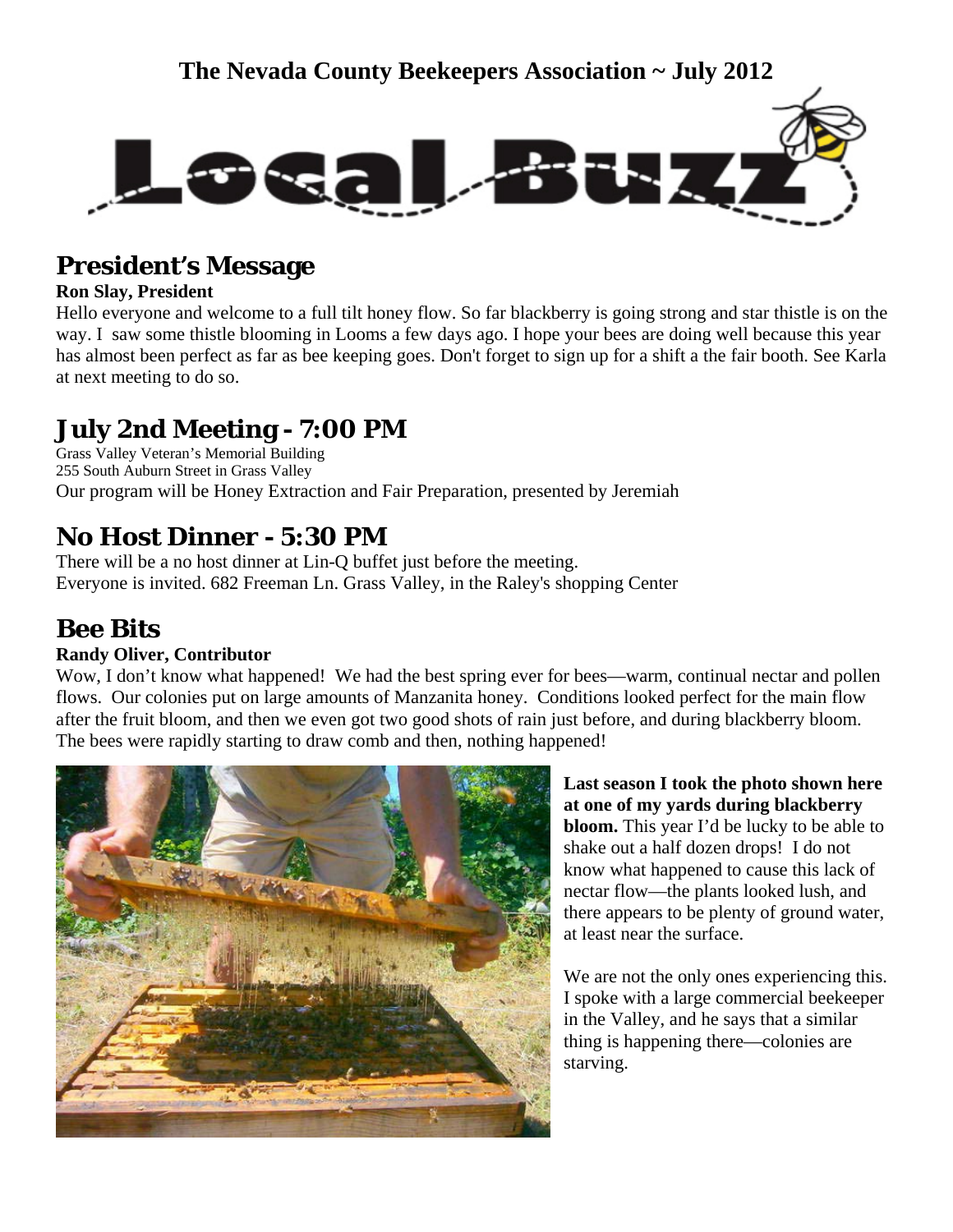We are only making honey in a few of our yards—quite a disappointment, since when I saw how good things were going, we bought and assembled 700 deep supers of foundation in which to hold the expected honey crop. All those supers now need to be removed, empty, and stored over winter.

Practical application: you may need to help your bees through a difficult summer. Keep an eye on varroa, since it is at high levels due to the early brood rearing this season. Large mite populations combined with small bee populations are a recipe for disaster. You may wish to encourage brood rearing with sugar syrup and pollen patties once things dry up.

To change the subject, a fresh scientific paper demonstrated how Deformed Wing Virus, once it gets to a certain level in a bee, is able to suppress the bee's antiviral response. Once this tip point is reached, the virus then explodes in the bee, causing rapid mortality of the individual bee, and at a larger scale, the entire colony. This effect is exactly what I've observed in a number of experiments—that there is a tip point for pathogen load that overwhelms the bee immune response, at which point rapid colony collapse follows.

What we as beekeepers want to do, is to help prevent that tip point from occurring in our hives.

**Update June 20th -** We are starting to see a bit of late flow coming in, similar to last year. Colonies that have not touched supers of foundation during the first weeks of blackberry flow are finally starting to draw comb, so don't give up all hope!

### **Goodies Sign-up**

#### **Karla Hanson, Coordinator**

Please let me know if you can bring a treat for any of the coming meetings. [queenbeez@att.net](mailto:queenbeez@att.net)

### **Raffle Prizes**

We always need more contributions to the monthly raffle! Almost everyone loves having more plants. Be creative. For every item you bring, you receive a free raffle ticket (up to 5). The raffle helps with the club's expenses. Thanks!

# **Library**

Anyone interested in setting NCBA library policy please email Randy [randy@randyoliver.com](mailto:randy@randyoliver.com)

### **From the Librarian**

**Tynowyn Slattery, Librarian, Reviewing 2 new books**  A new book has arrived.

*Decorating Eggs: Exquisite Designs with Wax and Dye*  Jane Pollak Published by Sterling Publishing , 123 pages

 This well formatted book on Pysanky, Ukrainian Easter Egg decorating, is really a pleasure to read. Jane Pollack is an artist who loves her art and communicates her expertise and enthusiasm on every page, every one of which has beautiful, full color photographs of every stage of creating these little jewels; from the basics like choosing the egg to some high tech tools available for cutting.

There are chapters on history, and design, (traditional and modern) and the process itself, with step by step explanations of technique that are very well illustrated and easy to follow with a detailed discussion of the tools needed to create the designs.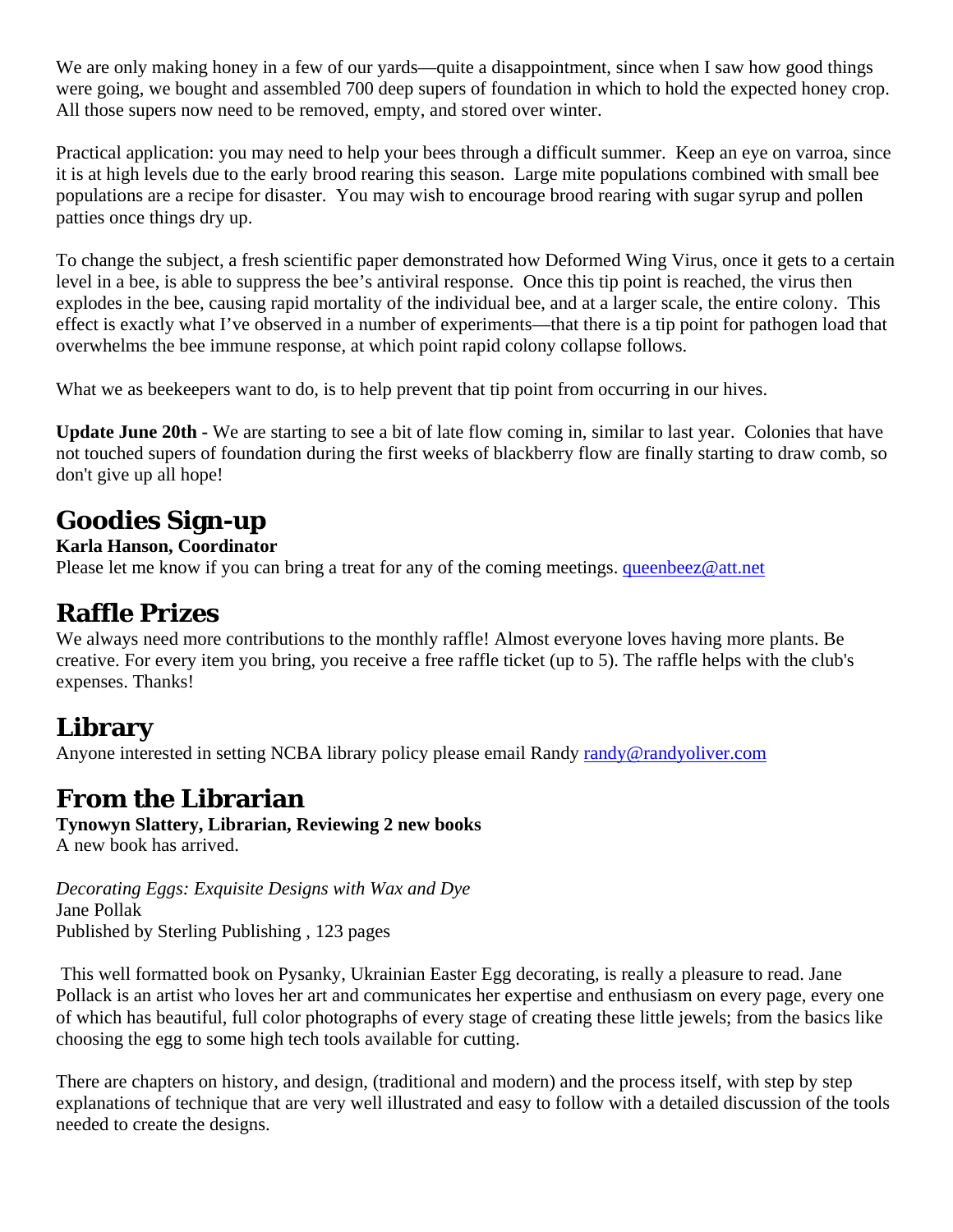One important chapter on color layering, which I thought might be the most technical after the very clear and detailed explanation from Ms. Pollak, turned out to be the part that made me loose all practicality and want to take on a new art form. Almost. Beware, you might be sorely tempted, as well, when you see the ear rings, brooches and holiday decoration /gifts that can be made using this book.

A couple of small negatives; there are no patterns, other than in the illustrations, and no sources for dye and tools; of course, we all have the wax, but the rest can easily be found on the web. Thanks to Stephanie for the recommendation.

You might have noticed the spiffy new library cabinets made by Hugh Cavalerro and funded by a much appreciated bequest of the late long time Association member Burt Spangler. Burt donated his library of beerelated subjects as well and as soon as the books are in order a print- out of titles will be available to help with finding what you need. A note about late books: The library books are checked out for a month, which can be extended by another month by calling, or preferably, e-mailing me.

If problems arise with returning material it can be mailed to: Tynowyn Slattery 20493 Rome Road, Nevada City, CA 95959 265-6318 ~ [swoolman@saber.net](mailto:swoolman@saber.net) 

# **Free Honey Super Cell Frames**

### **Submitted by Randy Oliver**

These are free items. I have about 20 deep super's worth of plastic Honey Super Cell frames. See this [article](http://scientificbeekeeping.com/trial-of-honeysupercell-small-cell-combs/) for more information on these combs. These combs are used, but serviceable. Hive bodies not included. Contact Randy at 530/277-4450



Typical initial nectar and pollen storage on combs to sides of cluster. The bees appeared to readily accept the HSC combs (left) for storage. Surprisingly, overall weight gain was greater for the control combs built on foundation (right).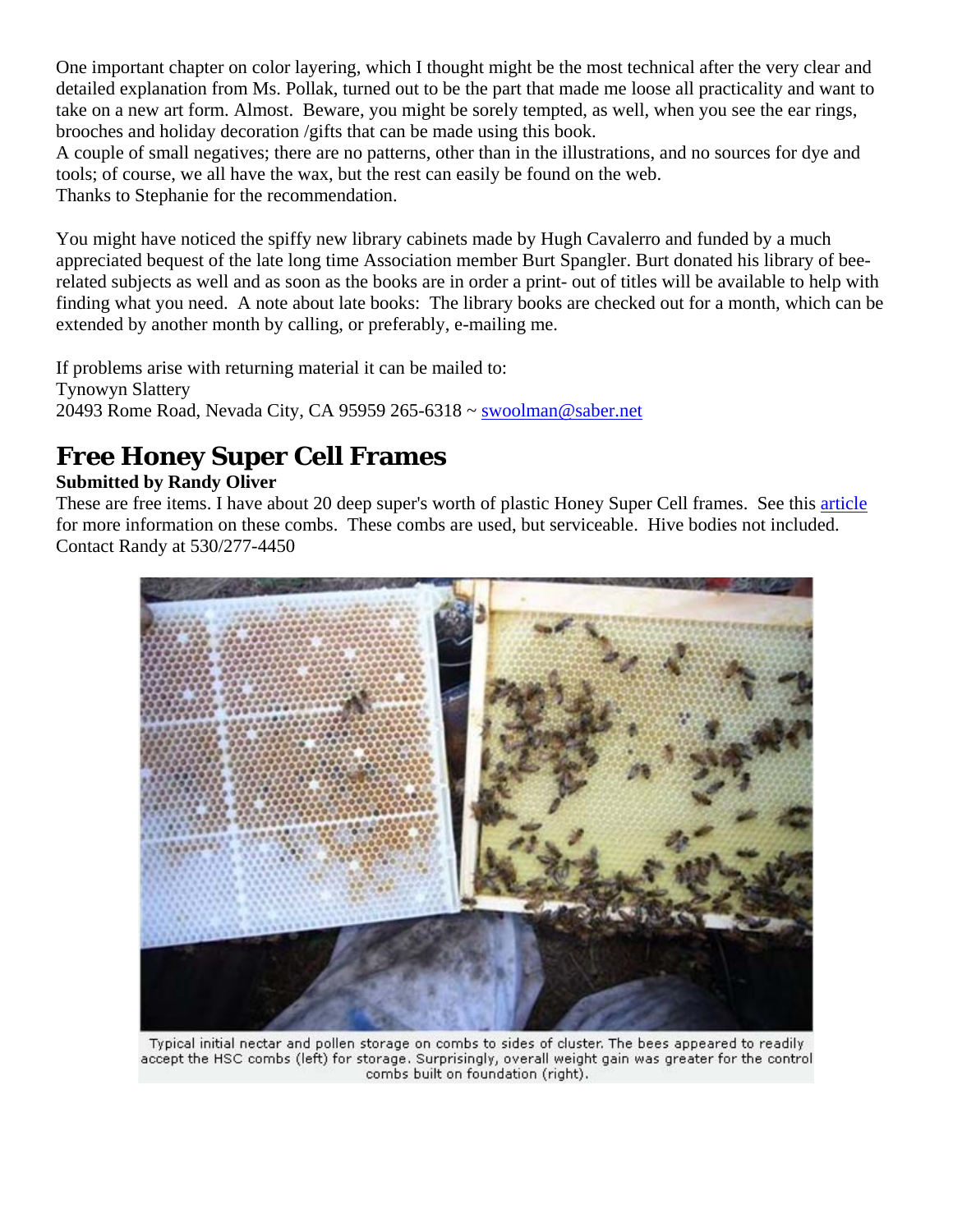# **This Month's Recipe**

#### **Submitted by Leslie Gault**

Lemon Honey Squares (from National Honey Board website) Makes 12 servings

- $\bullet$  2 cups flour
- 3/4 cup butter or margarine
- $\bullet$  1/2 cup confectioners' sugar
- $\bullet$  3 eggs
- $\bullet$  3/4 cup sugar
- $\bullet$  3/4 cup honey
- pinch of salt
- 1 teaspoon baking powder
- 2 Tablespoons cornstarch
- 2 lemons, grated (rind and juice)

Sift flour and confectioner's sugar. Blend in butter as for pie crust. Pat evenly in bottom of 9 x 13 inch pan. Bake 20 minutes at 350°F. Meanwhile, beat together eggs, sugar, honey, baking powder, cornstarch, salt and lemon rind and juice. Pour over baked crust. Return to oven for 25 to 30 minutes. Cool. Cut in squares. Serve with ice cream or sherbet, or top with berries, if desired.

# **April Minutes**

#### **Jack Meeks, Secretary**

Pres Rob Slay opened @ 7pm with questions from the floor. Providing water for bees - a burlap sack or concrete block, dampened by water drip is best--deep dishes drown bees. Don't divide a colony with less than six frames full of bees and a queen each.

Finances for May - Janet Brisson

Opening balance \$4941.10 ~ Income \$407.00 ~ Expense \$68.15 ~ Closing Balance \$5280.73

Our program was Leo Chapman speaking on "Living Lands". Leo is founder of LLAN "Living Lands Agrarian Network" which trains and mentors young farmers and promotes co-ops nationwide. Local, sustainable agriculture and urban gardens promote health, social life and modern methods, with interns, journeyman programs, and farm visits for school kids. More information on their [website](http://livinglands.wordpress.com/csa/).

Worldwide and local beekeeping practices and ceremonies, commercial and individual, with interviews, related problems with diseases affecting bees. Dr. Eric Mussen, Randy Oliver, Thom Staser, Gary McClaughry and Briar Patch were featured. The explosion of non-native almond culture in California caused bees from all over to circulate widely. Cereal monocultures like corn and wheat which provide no nectar and exclude beekeeping from large areas of farmland, while city beekeeping in yards and roofs produce local supplies.

# **Nevada County Bee Booth**

### **Karla Hanson, Contributor**

It that time again to sign up for the Nevada County Bee Booth. This year the fair runs from August 8th through the 12th.

Please email Karla Hanson at queenbeez@att.net with the day or days that you would like to work. Each shift is 4 hours long and start at 10:00AM and close at 10:00PM.

Each shift will include a ticket to enter the fair grounds. I am hoping to get free parking tickets too but I don't know for sure yet. Be the first to email Karla and pick the time slot best for you and a spouse or friend.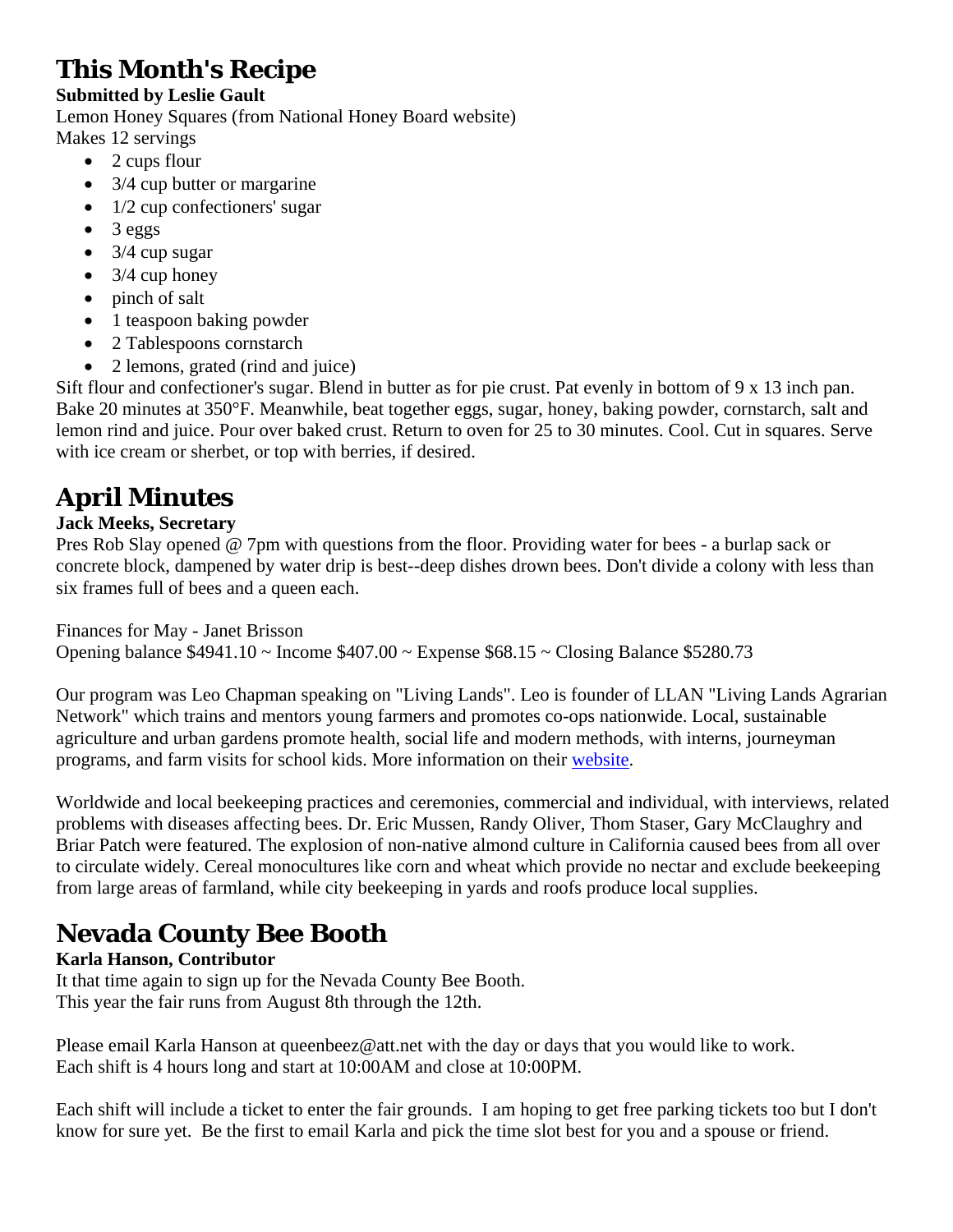### **Country Rubes Combo Screened Bottom Boards**

Special NCBA Club Price! Call Janet for details. 530- 913-2724 or [rubes@countryrubes.com](mailto:rubes@countryrubes.com)

# **Club Membership**

#### **Janet Brisson, Treasurer**

If you are a new member and want to sign up but can't make it to the meeting, you can sign up on line at NCBEES.net.

You can always mail your dues. \$20.00 (includes newsletter through mail) or \$15.00 (includes newsletter through email) NCBA c/o Janet Brisson 2093 Dog Bar Road Grass Valley, CA 95949

Help us reduce paper and mailing costs, get your newsletters electronically and your family membership fee is reduce from \$20 to \$15.

Email Janet at [rubes@countryrubes.com](mailto:rubes@countryrubes.com)

### **Honey Extraction House**

A to Z Supply has a honey extraction house available for rent. Equipment is provided and the room is heated and there's lots of hot water for clean up. For more information: 530.273.6608



**HOURS:** M-F: 730 AM-530 PM SAT: 8 AM-5 PM **SUN: 9 AM-4 PM** Www.atozsupply.com sales@atozsupply.com



### **Sacramento Beekeeping Supplies**

- Complete line of all beekeeping supplies
- American dealer for Sheriff suits
- Gifts—bee themed children's wear, tableware, garden décor
- Books—children's beekeeping, homemade cosmetics, candles
- Beeswax candles, molds, waxes, dyes, scents, and wicks
- Honeycomb sheets for rolling candles—35 colors

2110 X Street, Sacramento, CA 95818 (916) 451-2337 fax (916) 451-7008 Webpage at [www.sacramentobeekeeping.com/](http://www.sacramentobeekeeping.com/) email:[info@sacramentobeekeeping.com](mailto:%20info@sacramentobeekeeping.com) Open Tuesday through Saturday 10:00 – 5:30 Mail Orders Receive Quick Service

# **Bees in a Car**

#### **Note from the Editor**

Jim Whitaker is the owner of the car in which a swarm landed for a short time on Saturday after the Nevada City Foreign Car show. He would like to obtain some of the photos that were taken of that event. If you can help, please contact him at [jimwhitakerinrnr@gmail.com](mailto:jimwhitakerinrnr@gmail.com)